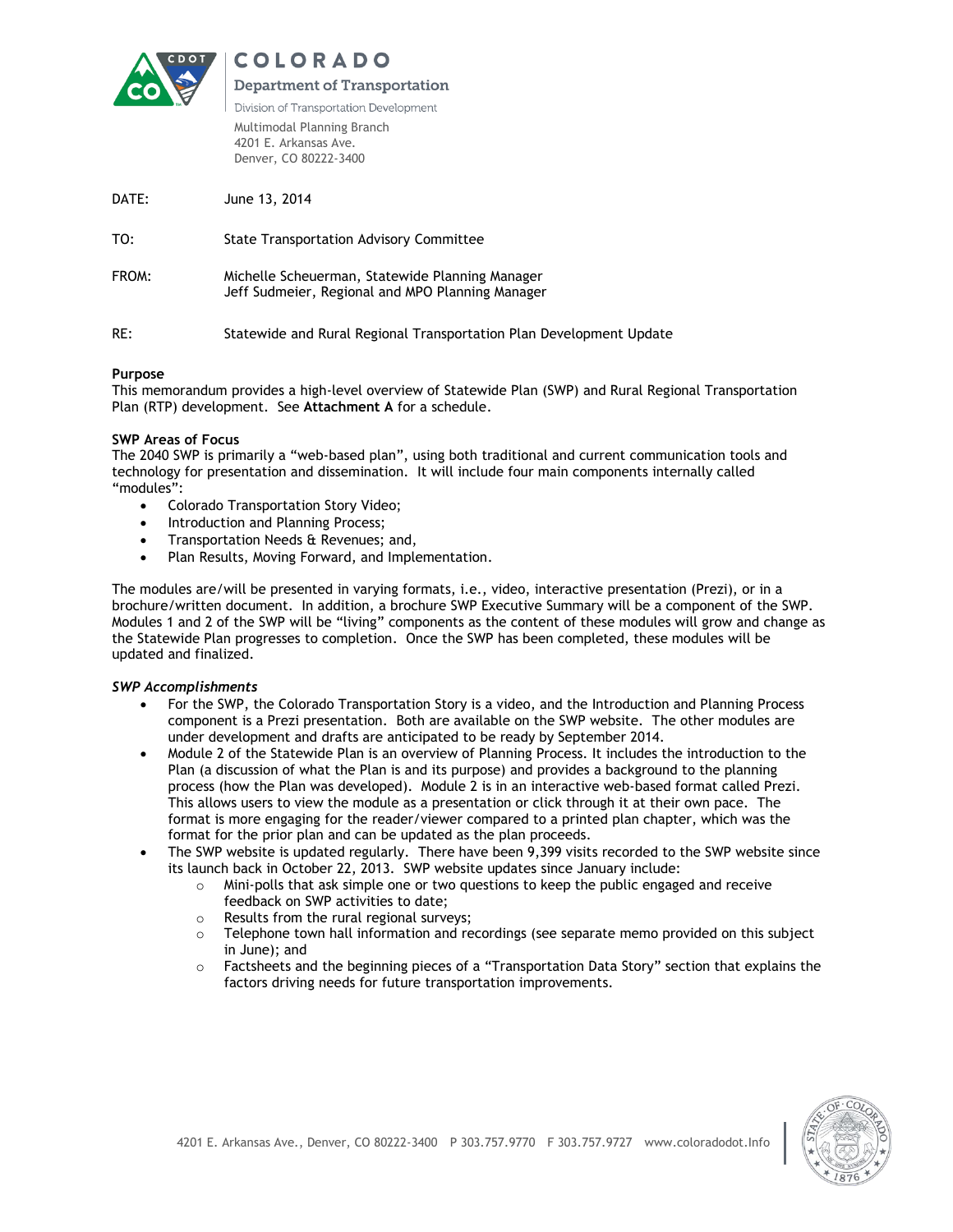Page 2 Statewide and Rural Regional Transportation Plan Development Update June 13, 2014

#### *Rural RTP Focus Areas*

The rural RTPs will focus on the following topics covered in six chapters: 1 – Regional Transportation Story, 2 – State and national trends (policies, programs, and initiatives), 3- Plan Purpose and Planning Process, 4- Regional Priority Corridors, 5 - Transportation Needs and Revenue, and 6 – Plan Results, Moving Forward and Implementation. Note the template for the RTPs was specifically designed to easily roll up into the SWP template.

#### *Rural RTP Accomplishments*

- Drafts of four of the six rural RTP chapters have been developed with the TPRs being heavily involved in the development of these chapters.
- TPR meeting number six is scheduled to occur in June/July to discuss remaining plan content for Chapters 5 – Transportation Needs and Revenue and Chapter 6 – Plan Results, Moving Forward, and Plan Implementation, i.e., that will include discussions on Regional Priority Program (RPP) funding for both the baseline revenue scenario and the low revenue scenario, and plan implementation actions.

#### **Next Steps**

The next steps for the development of the SWP and rural RTPs include:

- Develop the remaining elements of the SWP.
- For rural RTPs, conduct the sixth set of TPR meetings through June/July.
- Michelle Scheuerman, CDOT Statewide Planning Manager, has been invited by WASHTO to give a presentation in July on Colorado's innovative and unique Statewide Transportation Plan.